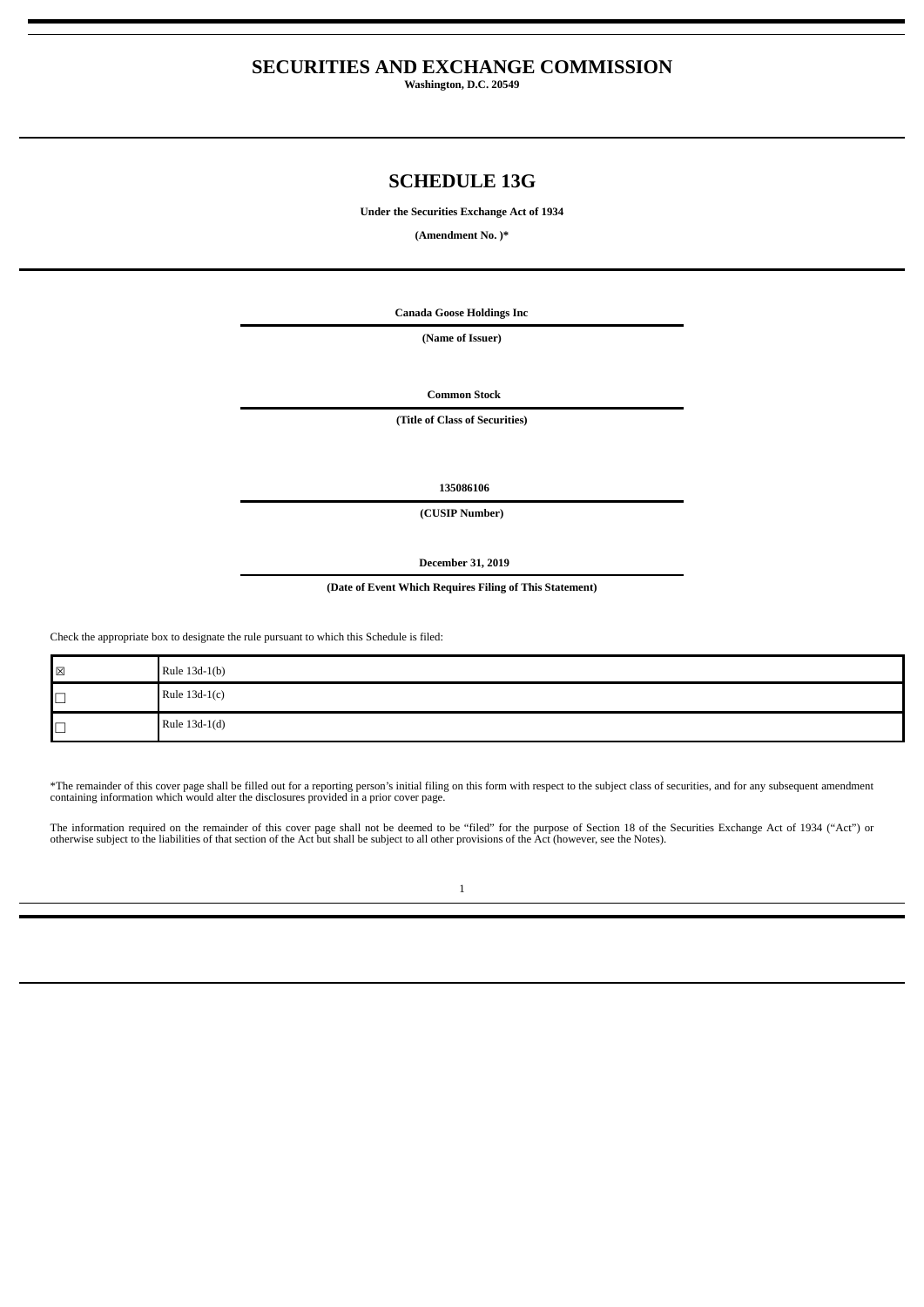| $\mathbf{1}$                                                                          | <b>NAMES OF REPORTING PERSONS</b><br>Select Equity Group, L.P.                     |   |                                              |  |
|---------------------------------------------------------------------------------------|------------------------------------------------------------------------------------|---|----------------------------------------------|--|
| $\overline{2}$                                                                        | CHECK THE APPROPRIATE BOX IF A MEMBER OF A GROUP<br>(a)<br>$\Box$<br>$\Box$<br>(b) |   |                                              |  |
| 3                                                                                     | <b>SEC USE ONLY</b>                                                                |   |                                              |  |
| 4                                                                                     | <b>CITIZENSHIP OR PLACE OF ORGANIZATION</b><br>Delaware                            |   |                                              |  |
| <b>NUMBER OF SHARES</b>                                                               |                                                                                    | 5 | <b>SOLE VOTING POWER</b><br>0                |  |
| <b>BENEFICIALLY OWNED</b><br><b>BY EACH REPORTING</b><br><b>PERSON</b><br><b>WITH</b> |                                                                                    | 6 | <b>SHARED VOTING POWER</b><br>4,350,529      |  |
|                                                                                       |                                                                                    | 7 | <b>SOLE DISPOSITIVE POWER</b><br>0           |  |
|                                                                                       |                                                                                    | 8 | <b>SHARED DISPOSITIVE POWER</b><br>4,350,529 |  |
| $\boldsymbol{9}$                                                                      | AGGREGATE AMOUNT BENEFICIALLY OWNED BY EACH PERSON<br>4,350,529                    |   |                                              |  |
| 10                                                                                    | CHECK BOX IF THE AGGREGATE AMOUNT IN ROW (9) EXCLUDES CERTAIN SHARES<br>$\Box$     |   |                                              |  |
| 11                                                                                    | PERCENT OF CLASS REPRESENTED BY AMOUNT IN ROW (9)<br>7.4%                          |   |                                              |  |
| 12                                                                                    | TYPE OF REPORTING PERSON<br>IA                                                     |   |                                              |  |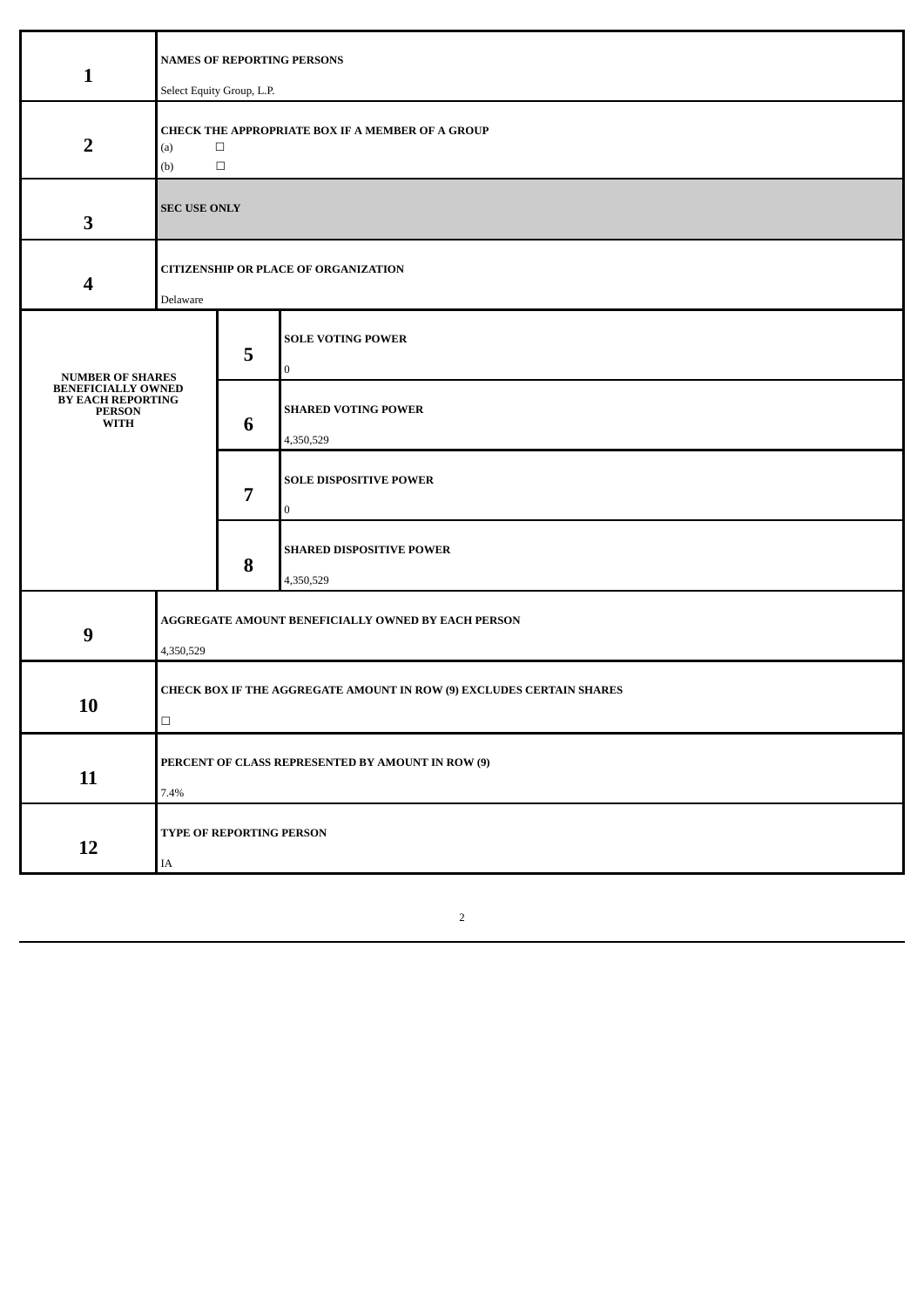| $\mathbf{1}$                                                                          | <b>NAMES OF REPORTING PERSONS</b><br>George S. Loening                             |   |                                              |  |
|---------------------------------------------------------------------------------------|------------------------------------------------------------------------------------|---|----------------------------------------------|--|
| $\overline{2}$                                                                        | CHECK THE APPROPRIATE BOX IF A MEMBER OF A GROUP<br>$\Box$<br>(a)<br>$\Box$<br>(b) |   |                                              |  |
| 3                                                                                     | <b>SEC USE ONLY</b>                                                                |   |                                              |  |
| 4                                                                                     | <b>CITIZENSHIP OR PLACE OF ORGANIZATION</b><br><b>USA</b>                          |   |                                              |  |
| <b>NUMBER OF SHARES</b>                                                               |                                                                                    | 5 | <b>SOLE VOTING POWER</b><br>$\bf{0}$         |  |
| <b>BENEFICIALLY OWNED</b><br><b>BY EACH REPORTING</b><br><b>PERSON</b><br><b>WITH</b> |                                                                                    | 6 | <b>SHARED VOTING POWER</b><br>4,350,529      |  |
|                                                                                       |                                                                                    | 7 | <b>SOLE DISPOSITIVE POWER</b><br>0           |  |
|                                                                                       |                                                                                    | 8 | <b>SHARED DISPOSITIVE POWER</b><br>4,350,529 |  |
| 9                                                                                     | AGGREGATE AMOUNT BENEFICIALLY OWNED BY EACH PERSON<br>4,350,529                    |   |                                              |  |
| 10                                                                                    | CHECK BOX IF THE AGGREGATE AMOUNT IN ROW (9) EXCLUDES CERTAIN SHARES<br>$\Box$     |   |                                              |  |
| 11                                                                                    | PERCENT OF CLASS REPRESENTED BY AMOUNT IN ROW (9)<br>7.4%                          |   |                                              |  |
| 12                                                                                    | TYPE OF REPORTING PERSON<br>$\mathbf{IN}/\mathbf{HC}$                              |   |                                              |  |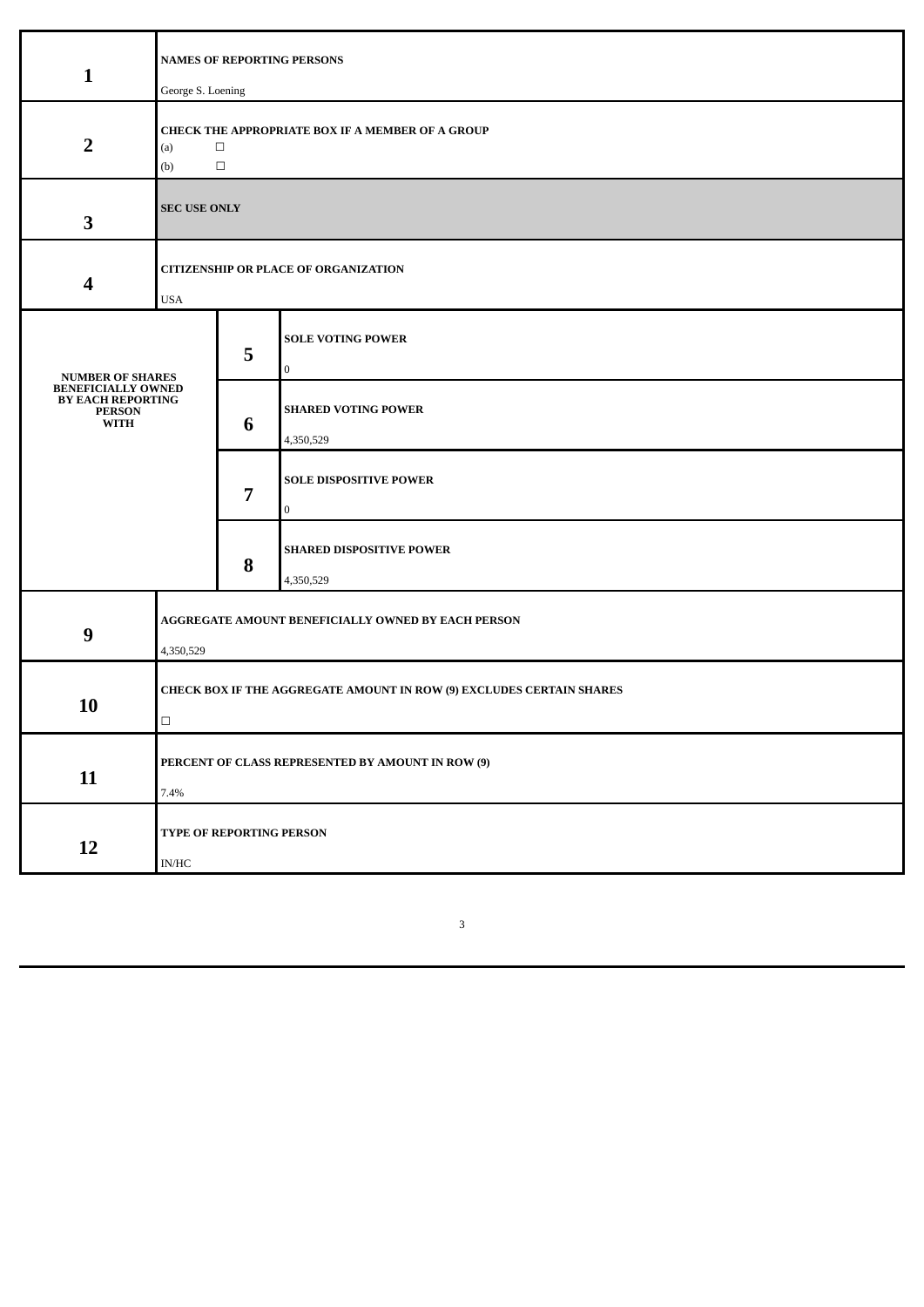| Item $1(a)$  | Name of Issuer:                                                                                                                                                                                                                                                                                                                                         |
|--------------|---------------------------------------------------------------------------------------------------------------------------------------------------------------------------------------------------------------------------------------------------------------------------------------------------------------------------------------------------------|
|              | Canada Goose Holdings Inc                                                                                                                                                                                                                                                                                                                               |
| Item $1(b)$  | <b>Address of Issuer's Principal Executive Offices:</b>                                                                                                                                                                                                                                                                                                 |
|              | 250 Bowie Avenue<br>Toronto, Ontario, Canada, M6E 4Y2                                                                                                                                                                                                                                                                                                   |
| Items $2(a)$ | <b>Name of Person Filing:</b>                                                                                                                                                                                                                                                                                                                           |
|              | This Schedule 13G is being filed jointly by Select Equity Group, L.P., a Delaware limited partnership ("Select LP"), and George S. Loening ("Loening"),<br>who is the majority owner of Select LP and managing member of its general partner. Select LP and Loening are sometimes collectively referred to herein as<br>the "Select Reporting Persons." |
| Item $2(b)$  | <b>Address of Principal Business Office:</b>                                                                                                                                                                                                                                                                                                            |
|              | The business address of each of the Select Reporting Persons is:<br>380 Lafayette Street, 6th Floor<br>New York, New York 10003                                                                                                                                                                                                                         |
| Item $2(c)$  | Citizenship:                                                                                                                                                                                                                                                                                                                                            |
|              | George S. Loening is a United States citizen.                                                                                                                                                                                                                                                                                                           |
| Item $2(d)$  | <b>Title of Class of Securities:</b>                                                                                                                                                                                                                                                                                                                    |
|              | Common Stock                                                                                                                                                                                                                                                                                                                                            |
| Item $2(e)$  | <b>CUSIP Number:</b>                                                                                                                                                                                                                                                                                                                                    |
|              | 135086106                                                                                                                                                                                                                                                                                                                                               |
|              |                                                                                                                                                                                                                                                                                                                                                         |

## Item 3 If this statement is filed pursuant to Rules 13d-1(b), or 13d-2(b) or (c), check whether the person filing is:

| (a) | $\Box$ Broker or dealer registered under Section 15 of the Act;                                                                                    |
|-----|----------------------------------------------------------------------------------------------------------------------------------------------------|
| (b) | $\Box$ Bank as defined in Section 3(a)(6) of the Act;                                                                                              |
| (c) | $\Box$ Insurance company as defined in Section 3(a)(19) of the Act;                                                                                |
| (d) | $\Box$ Investment company registered under Section 8 of the Investment Company Act of 1940;                                                        |
| (e) | $\boxtimes$ An investment adviser in accordance with Rule 13d-1(b)(1)(ii)(E);                                                                      |
| (f) | $\Box$ An employee benefit plan or endowment fund in accordance with Rule 13d-1(b)(1)(ii)(F);                                                      |
| (g) | $\boxtimes$ A parent holding company or control person in accordance with Rule 13d-1(b)(1)(ii)(G);                                                 |
| (h) | $\Box$ A savings association as defined in Section 3(b) of the Federal Deposit Insurance Act (12 U.S.C. 1813);                                     |
| (i) | $\Box$ A church plan that is excluded from the definition of an investment company under section $3(c)(14)$ of the Investment Company Act of 1940; |
| (i) | $\Box$ A non-U.S. institution in accordance with Rule 240.13d-1(b)(1)(ii)(J);                                                                      |
| (k) | $\Box$ Group, in accordance with Rule 240.13d-1(b)(1)(ii)(K).                                                                                      |
|     | 4                                                                                                                                                  |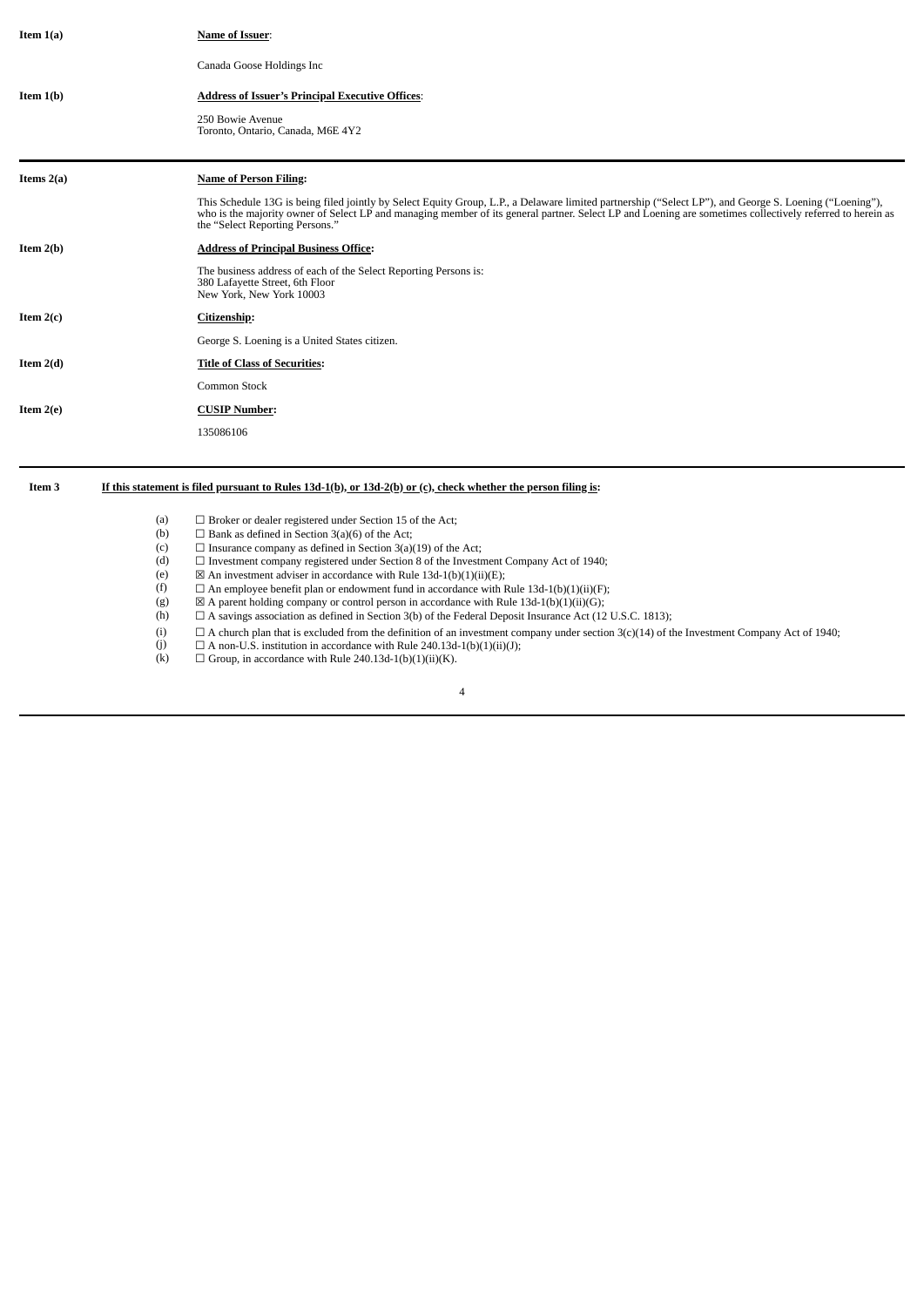| Item 4  | Ownership:                                                                                                                                                                                                                                                                                                                                                                                                                                                             |
|---------|------------------------------------------------------------------------------------------------------------------------------------------------------------------------------------------------------------------------------------------------------------------------------------------------------------------------------------------------------------------------------------------------------------------------------------------------------------------------|
|         | The information required by Items 4(a)-(c), as of the date hereof, is set forth in Rows 5-11 of the cover page hereto for each Select Reporting Person and is incorporated<br>herein by reference for each such Select Reporting Person.                                                                                                                                                                                                                               |
| Item 5  | <b>Ownership of Five Percent or Less of a Class:</b>                                                                                                                                                                                                                                                                                                                                                                                                                   |
|         | If this statement is being filed to report the fact that as of the date hereof a reporting person has ceased to be the beneficial owner of more than 5 percent of the class of<br>securities, check the following [].                                                                                                                                                                                                                                                  |
| Item 6  | Ownership of More than Five Percent on Behalf of Another Person:                                                                                                                                                                                                                                                                                                                                                                                                       |
|         | N/A                                                                                                                                                                                                                                                                                                                                                                                                                                                                    |
| Item 7  | Identification and Classification of the Subsidiary Which Acquired the Security Being Reported on By the Parent Holding Company:                                                                                                                                                                                                                                                                                                                                       |
|         | See Exhibit 99.1                                                                                                                                                                                                                                                                                                                                                                                                                                                       |
| Item 8  | <b>Identification and Classification of Members of the Group:</b>                                                                                                                                                                                                                                                                                                                                                                                                      |
|         | N/A                                                                                                                                                                                                                                                                                                                                                                                                                                                                    |
| Item 9  | <b>Notice of Dissolution of Group:</b>                                                                                                                                                                                                                                                                                                                                                                                                                                 |
|         | N/A                                                                                                                                                                                                                                                                                                                                                                                                                                                                    |
| Item 10 | <b>Certification:</b>                                                                                                                                                                                                                                                                                                                                                                                                                                                  |
|         | By signing below I certify that, to the best of my knowledge and belief, the securities referred to above were acquired and are held in the ordinary course of business and<br>were not acquired and are not held for the purpose of or with the effect of changing or influencing the control of the issuer of the securities and were not acquired and<br>are not held in connection with or as a participant in any transaction having that purpose or effect.<br>5 |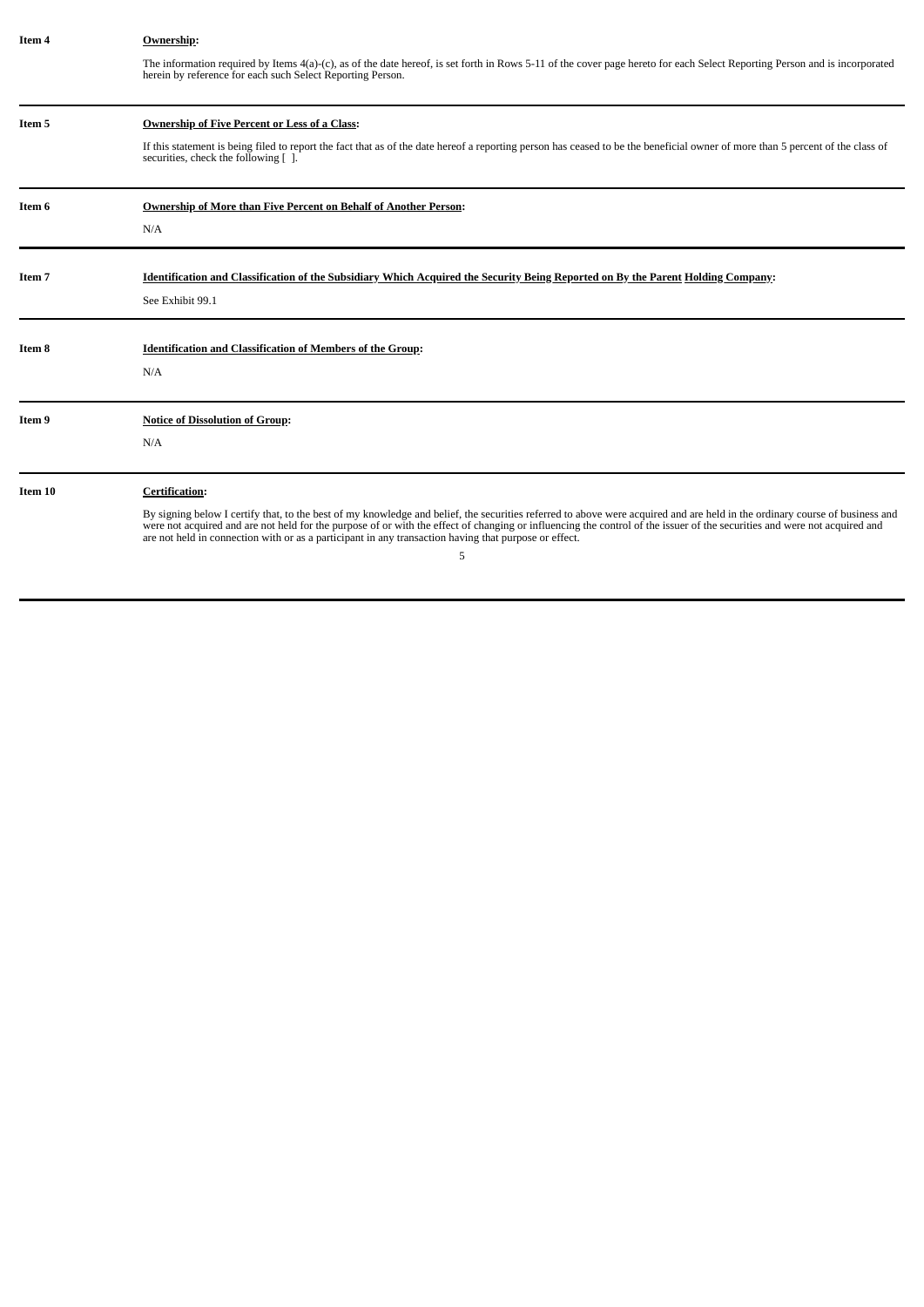#### **SIGNATURES**

After reasonable inquiry and to the best of my knowledge and belief, the undersigned certify that the information set forth in this statement is true, complete and correct.

SELECT EQUITY GROUP, L.P.

By: Select Equity GP, LLC, its General Partner

By: /s/ George S. Loening Name: George S. Loening Title: Managing Member

/s/ George S. Loening George S. Loening, an individual

6

Dated: February 14, 2020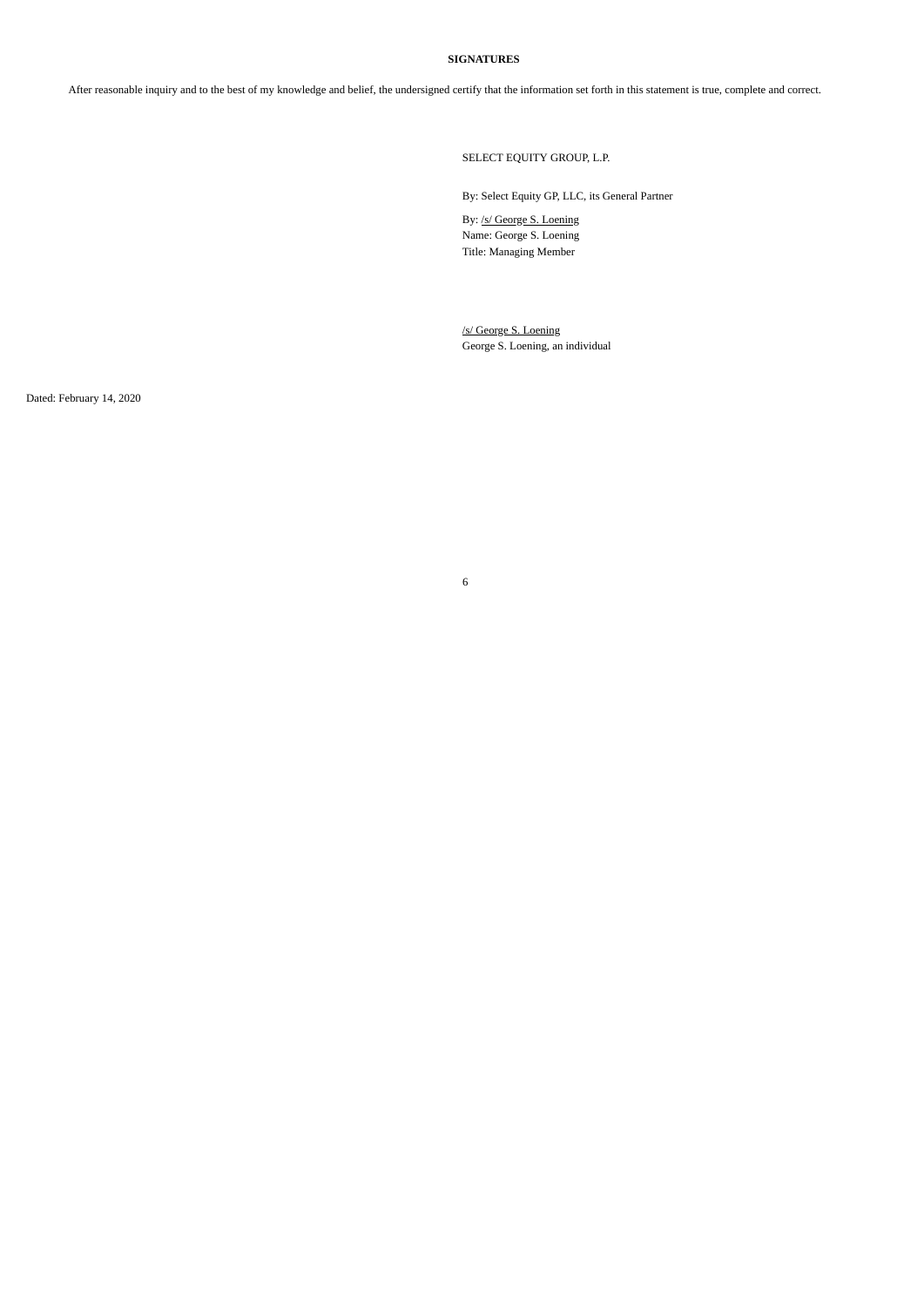### EXHIBIT 99.1

The identity and the Item 3 classification of the relevant subsidiary are: Select Equity Group, L.P., which is an Investment Adviser in accordance with Rule 13d-1(b)(1)(ii)(E).